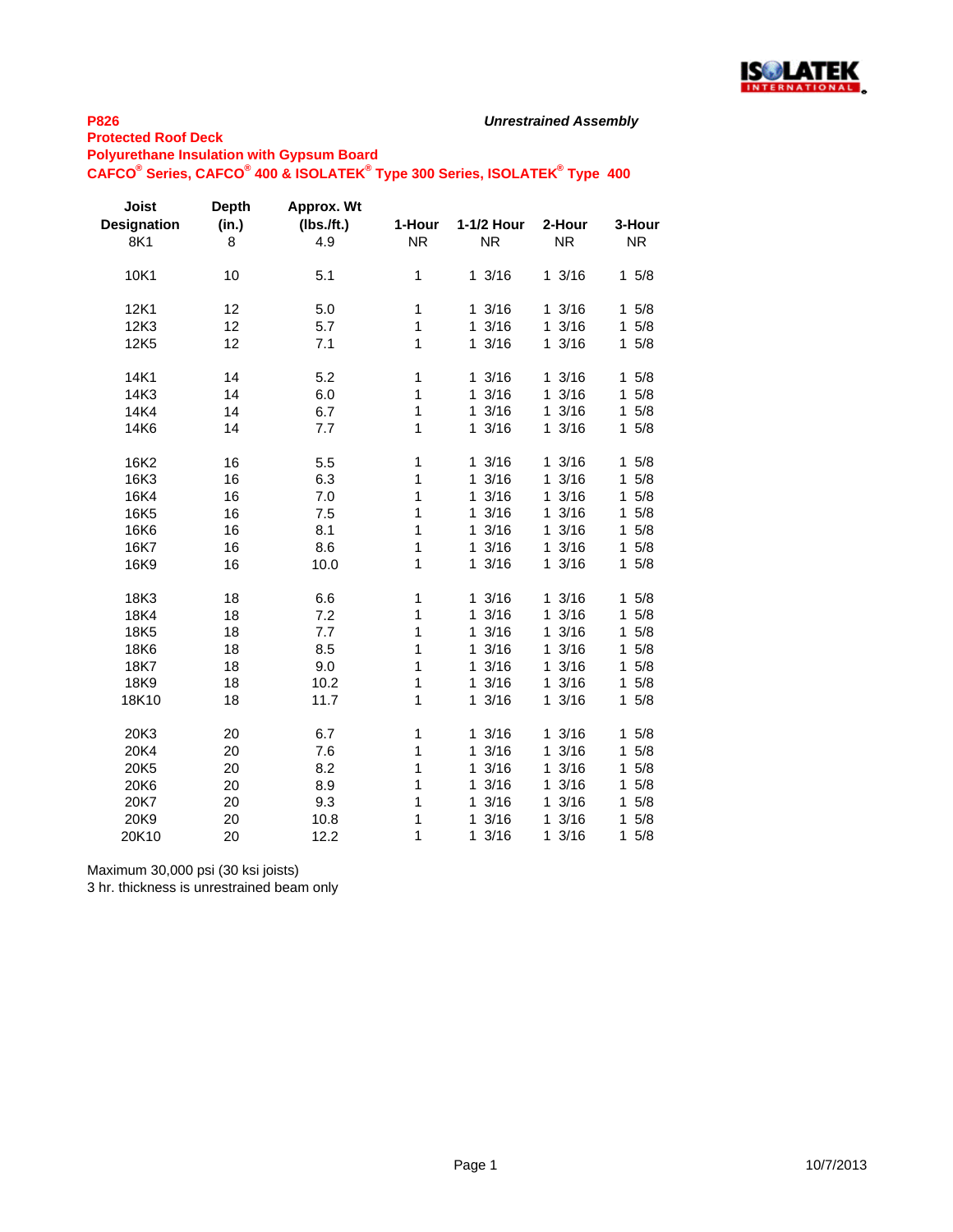

#### **P826 Protected Roof Deck**

**Polyurethane Insulation with Gypsum Board**

**CAFCO® Series, CAFCO® 400 & ISOLATEK® Type 300 Series, ISOLATEK® Type 400**

| Joist<br><b>Designation</b> | <b>Depth</b><br>(in.) | Approx. Wt<br>$(Ibs.$ /ft.) | 1-Hour | 1-1/2 Hour           | 2-Hour               | 3-Hour              |
|-----------------------------|-----------------------|-----------------------------|--------|----------------------|----------------------|---------------------|
| 22K4                        | 22                    | 8.0                         | 1      | 13/16                | 13/16                | $1 \t5/8$           |
| 22K5                        | 22                    | 8.8                         | 1      | 3/16<br>1            | 13/16                | 5/8<br>1            |
| 22K6                        | 22                    | 9.2                         | 1      | 3/16<br>1            | 13/16                | 1<br>5/8            |
| 22K7                        | 22                    | 9.7                         | 1      | 3/16<br>1            | 13/16                | 5/8<br>1            |
|                             | 22                    | 11.9                        | 1      | 3/16<br>$\mathbf 1$  | 13/16                | 5/8<br>1            |
| 22K9                        |                       |                             |        |                      |                      |                     |
| 22K10                       | 22                    | 12.6                        | 1      | 1<br>3/16            | 13/16                | $\mathbf 1$<br>5/8  |
| 22K11                       | 22                    | 13.8                        | 1      | 3/16<br>1.           | 13/16                | 5/8<br>1            |
| 24K4                        | 24                    | 8.4                         | 1      | 13/16                | 13/16                | 5/8<br>$\mathbf 1$  |
| 24K5                        | 24                    | 9.3                         | 1      | 3/16<br>1            | 13/16                | 5/8<br>1            |
| 24K6                        | 24                    | 9.7                         | 1      | 1<br>3/16            | 13/16                | 1<br>5/8            |
| 24K7                        | 24                    | 10.1                        | 1      | 13/16                | 13/16                | 5/8<br>1            |
| 24K8                        | 24                    | 11.5                        | 1      | 3/16<br>$\mathbf{1}$ | 13/16                | $5/8$<br>1.         |
| 24K9                        | 24                    | 12.0                        | 1      | 3/16<br>1            | 13/16                | 1<br>5/8            |
| 24K10                       | 24                    | 13.1                        | 1      | 13/16                | 13/16                | 5/8<br>1            |
| 24K12                       | 24                    | 16.0                        | 1      | 3/16<br>1            | 13/16                | 1.<br>5/8           |
|                             |                       |                             |        |                      |                      |                     |
| 26K <sub>5</sub>            | 26                    | 9.8                         | 1      | 13/16                | 13/16                | 15/8                |
| 26K6                        | 26                    | 10.6                        | 1      | 3/16<br>1            | 13/16                | 1<br>5/8            |
| 26K7                        | 26                    | 10.9                        | 1      | 1<br>3/16            | 13/16                | 1<br>5/8            |
| 26K8                        | 26                    | 12.1                        | 1      | 13/16                | 13/16                | 5/8<br>1.           |
| 26K9                        | 26                    | 12.2                        | 1      | 3/16<br>1            | 13/16                | 1.<br>5/8           |
| 26K10                       | 26                    | 13.8                        | 1      | 3/16<br>1            | 13/16                | 1<br>5/8            |
| 26K12                       | 26                    | 16.6                        | 1      | 13/16                | 13/16                | 5/8<br>1.           |
|                             |                       |                             |        |                      |                      |                     |
| 28K6                        | 28                    | 11.4                        | 1      | 3/16<br>1            | 13/16                | 1<br>5/8            |
| 28K7                        | 28                    | 11.8                        | 1      | 3/16<br>$\mathbf{1}$ | 13/16                | 1<br>5/8            |
| 28K8                        | 28                    | 12.7                        | 1      | 1<br>3/16            | 13/16                | $\mathbf{1}$<br>5/8 |
| 28K9                        | 28                    | 13.0                        | 1      | 3/16<br>1            | 13/16                | 1<br>5/8            |
| 28K10                       | 28                    | 14.3                        | 1      | 3/16<br>$\mathbf{1}$ | 13/16                | 1<br>5/8            |
| 28K12                       | 28                    | 17.1                        | 1      | 3/16<br>1.           | 13/16                | 15/8                |
| 30K7                        | 30                    | 12.3                        | 1      | 3/16<br>1            | 3/16<br>1            | 5/8<br>1            |
| 30K8                        | 30                    | 13.2                        | 1      | 13/16                | 13/16                | 1.<br>5/8           |
| 30K9                        | 30                    | 13.4                        | 1      | 3/16<br>1            | 13/16                | 1<br>5/8            |
| 30K10                       | 30                    | 15.0                        | 1      | 3/16<br>1            | 3/16<br>$\mathbf{1}$ | 1<br>5/8            |
| 30K11                       | 30                    | 16.4                        | 1      | 3/16<br>1            | 13/16                | 5/8<br>1            |
| 30K12                       | 30                    | 17.6                        | 1      | 3/16<br>1            | 13/16                | 5/8<br>1            |
|                             |                       |                             |        |                      |                      |                     |
| 18LH02                      | 18                    | 10                          | 1      | 13/16                | 13/16                | 1<br>5/8            |
| 18LH03                      | 18                    | 11                          | 1      | 3/16<br>1            | 3/16<br>1.           | 5/8<br>1            |
| 18LH04                      | 18                    | 12                          | 1      | 1<br>3/16            | $\mathbf{1}$<br>3/16 | 1<br>5/8            |

Maximum 30,000 psi (30 ksi joists)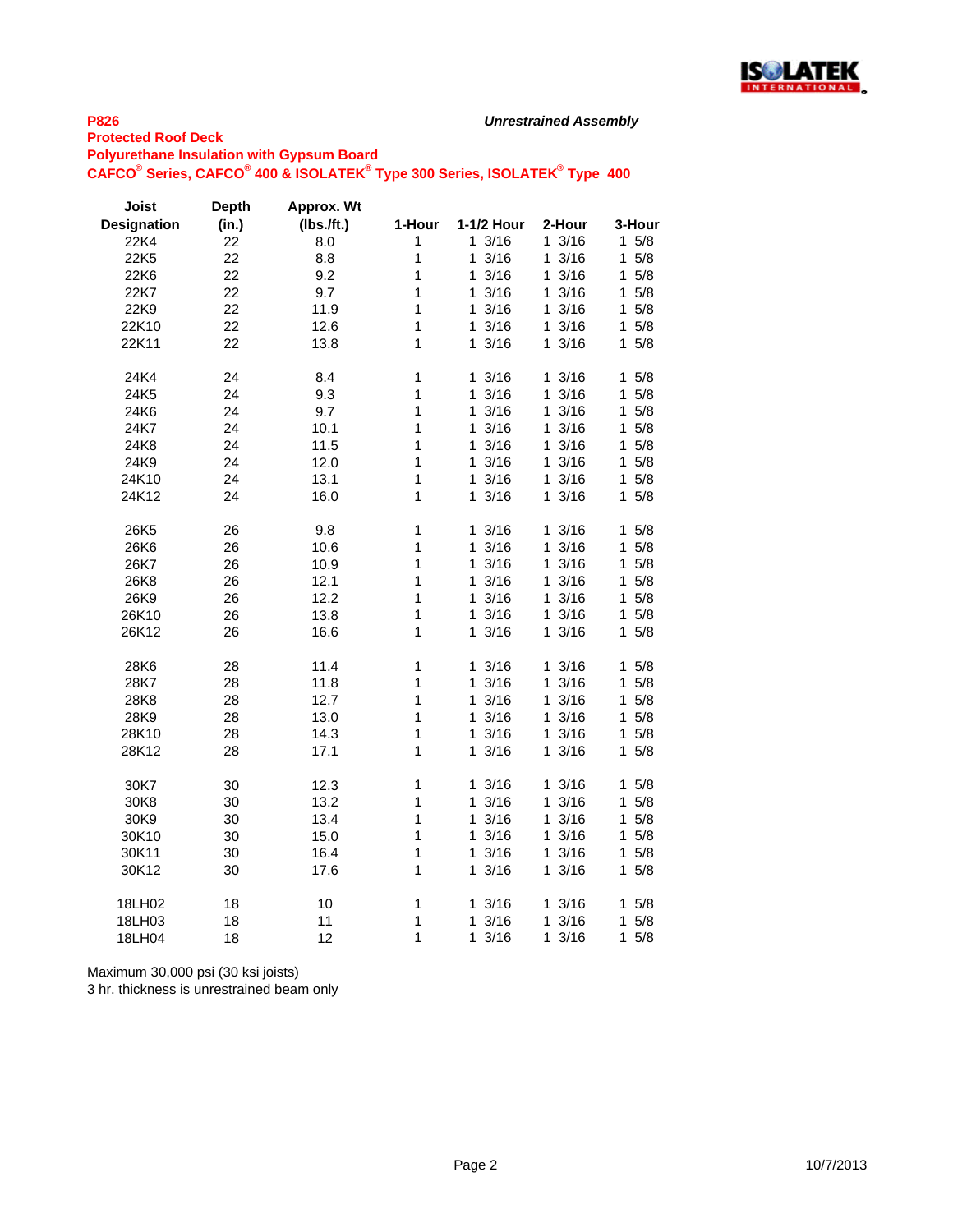

#### **P826 Protected Roof Deck**

**Polyurethane Insulation with Gypsum Board**

**CAFCO® Series, CAFCO® 400 & ISOLATEK® Type 300 Series, ISOLATEK® Type 400**

| Joist              | <b>Depth</b> | Approx. Wt    |        |                      |                      |                    |
|--------------------|--------------|---------------|--------|----------------------|----------------------|--------------------|
| <b>Designation</b> | (in.)        | $(Ibs.$ /ft.) | 1-Hour | 1-1/2 Hour           | 2-Hour               | 3-Hour             |
| 18LH05             | 18           | 15            | 1      | 13/16                | 13/16                | $1 \t5/8$          |
| 18LH06             | 18           | 15            | 1      | 3/16<br>1            | 3/16<br>1.           | 5/8<br>1           |
| 18LH07             | 18           | 17            | 1      | 13/16                | 13/16                | 5/8<br>1           |
| 18LH08             | 18           | 19            | 1      | 13/16                | 13/16                | 1<br>5/8           |
| 18LH09             | 18           | 21            | 1      | 3/16<br>1            | 13/16                | 1<br>5/8           |
| 20LH02             | 20           | 10            | 1      | 3/16<br>$\mathbf{1}$ | 13/16                | 1<br>5/8           |
| 20LH03             | 20           | 11            | 1      | 3/16<br>1            | 3/16<br>1            | 1<br>5/8           |
| 20LH04             | 20           | 12            | 1      | 13/16                | 13/16                | 5/8<br>1           |
| 20LH05             | 20           | 14            | 1      | 3/16<br>1            | 3/16<br>1            | 1<br>5/8           |
| 20LH06             | 20           | 15            | 1      | 1<br>3/16            | 3/16<br>1            | 1<br>5/8           |
| 20LH07             | 20           | 17            | 1      | 13/16                | 13/16                | 5/8<br>1           |
| 20LH08             | 20           | 19            | 1      | 3/16<br>1            | 13/16                | 5/8<br>1           |
| 20LH09             | 20           | 21            | 1      | 3/16<br>1            | 13/16                | 1<br>5/8           |
| 20LH10             | 20           | 23            | 1      | 3/16<br>1.           | 13/16                | $\mathbf 1$<br>5/8 |
| 24LH03             | 24           | 11            | 1      | 13/16                | 13/16                | 1<br>5/8           |
| 24LH04             | 24           | 12            | 1      | 3/16<br>1            | 3/16<br>1            | 1<br>5/8           |
| 24LH05             | 24           | 13            | 1      | 3/16<br>1.           | 13/16                | 1<br>5/8           |
| 24LH06             | 24           | 16            | 1      | $1 \frac{3}{16}$     | 13/16                | 1<br>5/8           |
| 24LH07             | 24           | 17            | 1      | 3/16<br>1            | 3/16<br>1.           | 1<br>5/8           |
| 24LH08             | 24           | 18            | 1      | 3/16<br>$\mathbf 1$  | 13/16                | 5/8<br>1           |
| 24LH09             | 24           | 21            | 1      | 3/16<br>1            | 3/16<br>1            | 5/8<br>1           |
| 24LH10             | 24           | 23            | 1      | 3/16<br>1            | 3/16<br>1.           | 1<br>5/8           |
| 24LH11             | 24           | 25            | 1      | 13/16                | 13/16                | 5/8<br>1           |
| 28LH05             | 28           | 13            | 1      | 1<br>3/16            | 3/16<br>1            | 1<br>5/8           |
| 28LH06             | 28           | 16            | 1      | 13/16                | 3/16<br>$\mathbf{1}$ | 5/8<br>1           |
| 28LH07             | 28           | 17            | 1      | 1<br>3/16            | 1 3/16               | 1<br>5/8           |
| 28LH08             | 28           | 18            | 1      | 1<br>3/16            | 3/16<br>1            | 1<br>5/8           |
| 28LH09             | 28           | 21            | 1      | 13/16                | 13/16                | 1<br>5/8           |
| 28LH10             | 28           | 23            | 1      | 3/16<br>1.           | 13/16                | 1<br>5/8           |
| 28LH11             | 28           | 25            | 1      | 3/16<br>1            | 3/16<br>1            | 5/8<br>1           |
| 28LH12             | 28           | 27            | 1      | 13/16                | 13/16                | 5/8<br>1           |
| 28LH13             | 28           | 30            | 1      | 3/16<br>1            | 13/16                | 5/8<br>1.          |
| 32LH06             | 32           | 14            | 1      | 3/16<br>$\mathbf{1}$ | 13/16                | 5/8<br>1           |
| 32LH07             | 32           | 16            | 1      | 3/16<br>$\mathbf 1$  | 13/16                | 1<br>5/8           |
| 32LH08             | 32           | 17            | 1      | 3/16<br>1            | 3/16<br>1.           | 5/8<br>1           |
| 32LH09             | 32           | 21            | 1      | 3/16<br>1            | 3/16<br>1            | 5/8<br>1           |
| 32LH10             | 32           | 21            | 1      | 3/16<br>1            | 3/16<br>1            | 1<br>5/8           |
| 32LH11             | 32           | 24            | 1      | 3/16<br>1            | 3/16<br>1            | 1<br>5/8           |

Maximum 30,000 psi (30 ksi joists)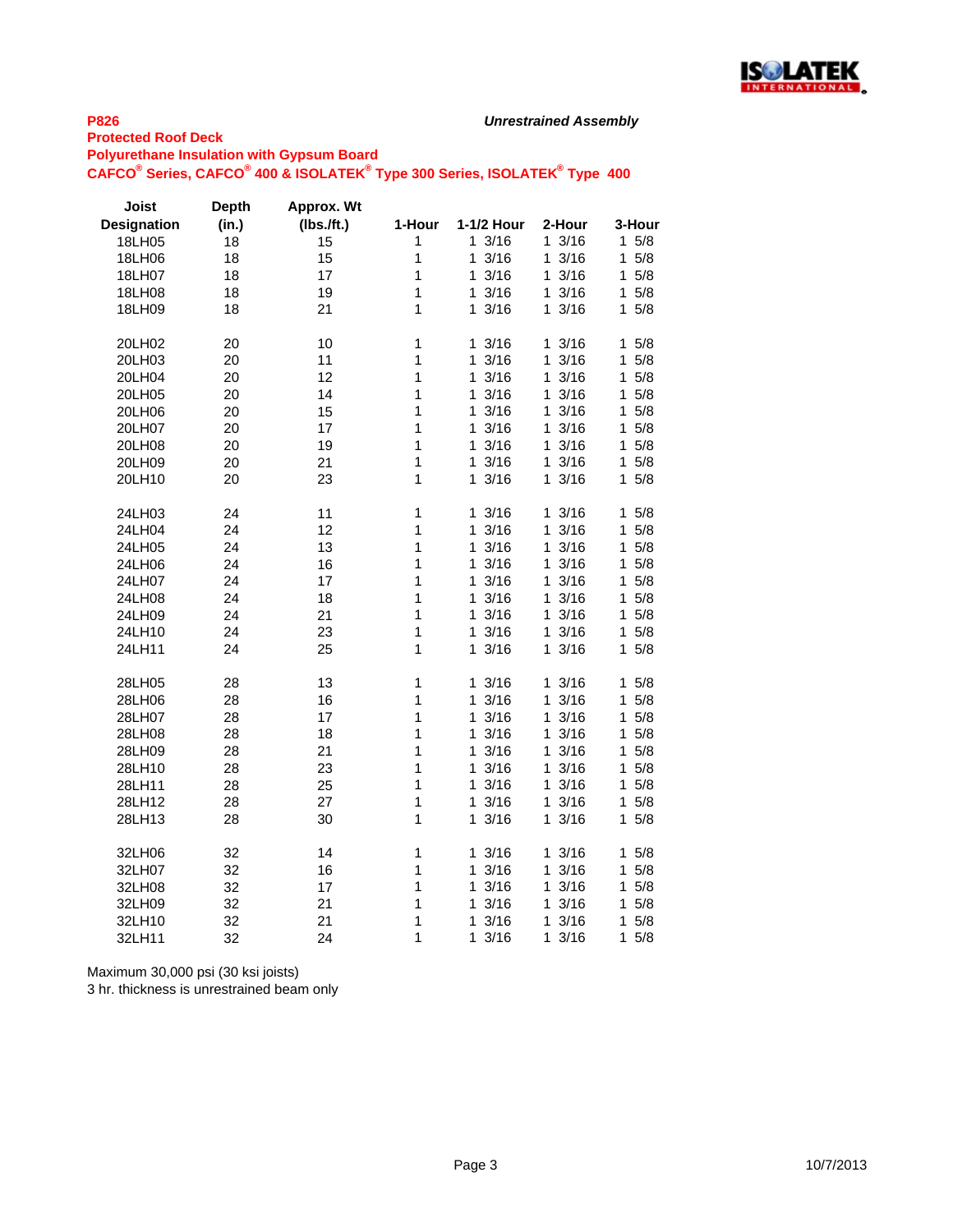

# **P826**

**Protected Roof Deck**

**Polyurethane Insulation with Gypsum Board CAFCO® Series, CAFCO® 400 & ISOLATEK® Type 300 Series, ISOLATEK® Type 400**

| Joist              | <b>Depth</b> | <b>Approx. Wt</b> |        |            |           |            |
|--------------------|--------------|-------------------|--------|------------|-----------|------------|
| <b>Designation</b> | (in.)        | $(Ibs.$ /ft.)     | 1-Hour | 1-1/2 Hour | 2-Hour    | 3-Hour     |
| 32LH12             | 32           | 27                | 1      | 13/16      | 13/16     | $1 \t5/8$  |
| 32LH13             | 32           | 30                | 1      | 1<br>3/16  | 13/16     | 15/8       |
| 32LH14             | 32           | 33                | 1      | 3/16<br>1  | 13/16     | 5/8<br>1   |
| 32LH15             | 32           | 35                | 1      | 3/16<br>1  | 13/16     | 15/8       |
|                    |              |                   |        |            |           |            |
| 36LH07             | 36           | 16                | 1      | 13/16      | 13/16     | 15/8       |
| 36LH08             | 36           | 18                | 1      | 3/16<br>1  | 3/16<br>1 | 5/8<br>1   |
| 36LH09             | 36           | 21                | 1      | 3/16<br>1  | 3/16<br>1 | 5/8<br>1   |
| 36LH10             | 36           | 21                | 1      | 3/16<br>1  | 3/16<br>1 | 5/8<br>1   |
| 36LH11             | 36           | 23                | 1      | 3/16<br>1  | 3/16<br>1 | 5/8<br>1   |
| 36LH12             | 36           | 25                | 1      | 1<br>3/16  | 3/16<br>1 | 1<br>5/8   |
| 36LH13             | 36           | 30                | 1      | 1<br>3/16  | 3/16<br>1 | 1<br>5/8   |
| 36LH14             | 36           | 36                | 1      | 3/16<br>1  | 13/16     | 5/8<br>1   |
| 36LH15             | 36           | 36                | 1      | 3/16<br>1  | 13/16     | 5/8<br>1   |
|                    |              |                   |        |            |           |            |
| 40LH08             | 40           | 16                | 1      | 3/16<br>1  | 3/16<br>1 | 1<br>5/8   |
| 40LH09             | 40           | 21                | 1      | 3/16<br>1  | 3/16<br>1 | 1<br>5/8   |
| 40LH10             | 40           | 21                | 1      | 3/16<br>1  | 3/16<br>1 | 5/8<br>1   |
| 40LH11             | 40           | 22                | 1      | 3/16<br>1  | 3/16<br>1 | 5/8<br>1   |
| 40LH12             | 40           | 25                | 1      | 3/16<br>1  | 3/16<br>1 | 5/8<br>1   |
| 40LH13             | 40           | 30                | 1      | 3/16<br>1  | 3/16<br>1 | 5/8<br>1   |
|                    | 40           |                   |        |            |           |            |
| 40LH14             |              | 35                | 1      | 3/16<br>1  | 3/16<br>1 | 5/8<br>1   |
| 40LH15             | 40           | 36                | 1      | 3/16<br>1  | 3/16<br>1 | 1<br>5/8   |
| 40LH16             | 40           | 42                | 1      | 3/16<br>1  | 13/16     | $5/8$<br>1 |
| 44LH09             | 44           | 19                | 1      | 1<br>3/16  | 1<br>3/16 | 1<br>5/8   |
| 44LH10             | 44           | 21                | 1      | 1<br>3/16  | 3/16<br>1 | 1<br>5/8   |
| 44LH11             | 44           | 22                | 1      | 3/16<br>1  | 3/16<br>1 | 5/8<br>1   |
| 44LH12             | 44           | 25                | 1      | 3/16<br>1  | 3/16<br>1 | 5/8<br>1   |
| 44LH13             | 44           | 30                | 1      | 3/16<br>1  | 3/16<br>1 | 5/8<br>1   |
| 44LH14             | 44           | 31                | 1      | 1<br>3/16  | 3/16<br>1 | 5/8<br>1   |
| 44LH15             | 44           | 36                | 1      | 3/16<br>1  | 3/16<br>1 | 5/8<br>1   |
|                    | 44           |                   | 1      | 1<br>3/16  | 3/16<br>1 | 5/8<br>1   |
| 44LH16             |              | 42                | 1      | 1          |           |            |
| 44LH17             | 44           | 47                |        | 3/16       | 13/16     | 15/8       |
| 48LH10             | 48           | 21                | 1      | 3/16<br>1  | 13/16     | 15/8       |
| 48LH11             | 48           | 22                | 1      | 3/16<br>1  | 3/16<br>1 | 5/8<br>1   |
| 48LH12             | 48           | 25                | 1      | 3/16<br>1  | 3/16<br>1 | 1<br>5/8   |
| 48LH13             | 48           | 29                | 1      | 3/16<br>1  | 3/16<br>1 | 1<br>5/8   |
| 48LH14             | 48           | 32                | 1      | 1<br>3/16  | 1<br>3/16 | 1<br>5/8   |
| 48LH15             | 48           | 36                | 1      | 3/16<br>1  | 3/16<br>1 | 1<br>5/8   |
| 48LH16             | 48           | 42                | 1      | 1<br>3/16  | 3/16<br>1 | 1<br>5/8   |
| 48LH17             | 48           | 47                | 1      | 3/16<br>1  | 13/16     | $1 \t5/8$  |
|                    |              |                   |        |            |           |            |
| 52DLH10            | 52           | 25                | 1      | 3/16<br>1  | 3/16<br>1 | 5/8<br>1   |
| 52DLH11            | 52           | 26                | 1      | 1<br>3/16  | 3/16<br>1 | 5/8<br>1   |
|                    |              |                   |        |            |           |            |

Maximum 30,000 psi (30 ksi joists)